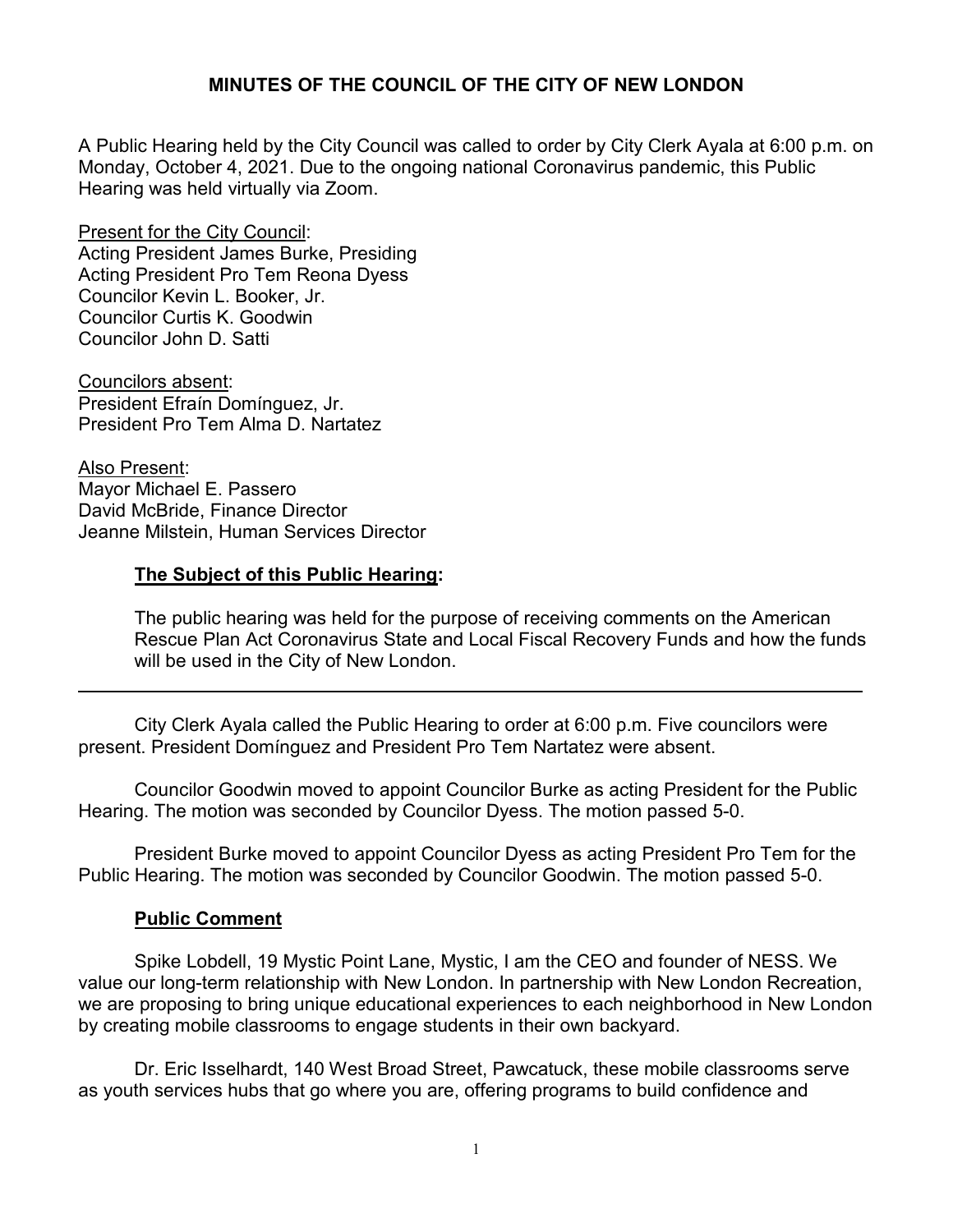experience how perseverance often wins the day. They will meet the needs of kids where they are in a coordinated manner.

Jose Garaycochea, Groton, CT, Executive Director of Expressiones, there is increasing evidence that proves art expands brain function. Art is invaluable to our proper function. Expressiones serves low income and underprivileged children through our program. This program includes cultural enrichment. Children can better express themselves and it provides a safe environment. The program will also feature community artists.

Regina Mosley, 167 Vauxhall Street, New London, I am speaking as a citizen. I am here to talk to you about the needs of the actual people who live in this community, like the services FRESH provided throughout the pandemic. If we need mobile classrooms, invest more money in the Birth-8 program and the schools. We don't need anybody from out of town to help us save our own children. We can do that we just need the resources. I'm hoping you will disseminate this budget to address racism as a public health issue.

Baylee Howard, 1107 Ocean Avenue, New London, I don't want our waterfront to be a wealthy person's playground. I want to see more stores with stuff made by New London folks. This money gives us real options. We know we need more services. The survey was taken by less than 120 people. We aren't seeking out and listening well enough. People want money to go to health and mental stability.

Frida Berrigan, 246 Connecticut Avenue, New London, a survey done in August found that 45,200 CT households are behind in their rent. In New London at least 60% of residents are renters. This is a worrisome future for us. Hundreds of millions of dollars is available to landlords and property owners but renters remain under protected. In the people's budget survey, 52% said an affordable apartment would improve their lives. Only 14% said more police funding would make their lives better. More than 30% of renters in New London pay more than half their earnings to landlords every month. This process to distribute the ARPA funding needs to be truly responsive to the needs of New London.

Alicia McAvay, 38 Lincoln Avenue, New London, I am the Director of Fresh New London. When I first learned about this funding I was excited. Many said this would be an opportunity to fund projects identified by residents in the people's budget. The process leaves us questioning the intention and impact of these funds. It is hard to know where to advocate or know why FRESH's proposal was cut by more than half. FRESH staff never took a break during this pandemic. We filled gaps in service when other organizations couldn't or wouldn't. We built backyard gardens for 30 families and expanded our own footprint so we could get out more than 7,000 pounds of home-grown food. I am asking you to fully include us.

James Diaz-Saavedra, 12 Farnsworth Street, New London, we should improve Ocean Beach Park with cameras and a new perimeter fence. It was vandalized heavily this year. The city owns OBP but doesn't earmark funds to maintain it.

Nicolo Festa, New London, submitted the following written public comment that was read by Councilor Booker: As I understand it, the purpose of this plan is to address the impacts of the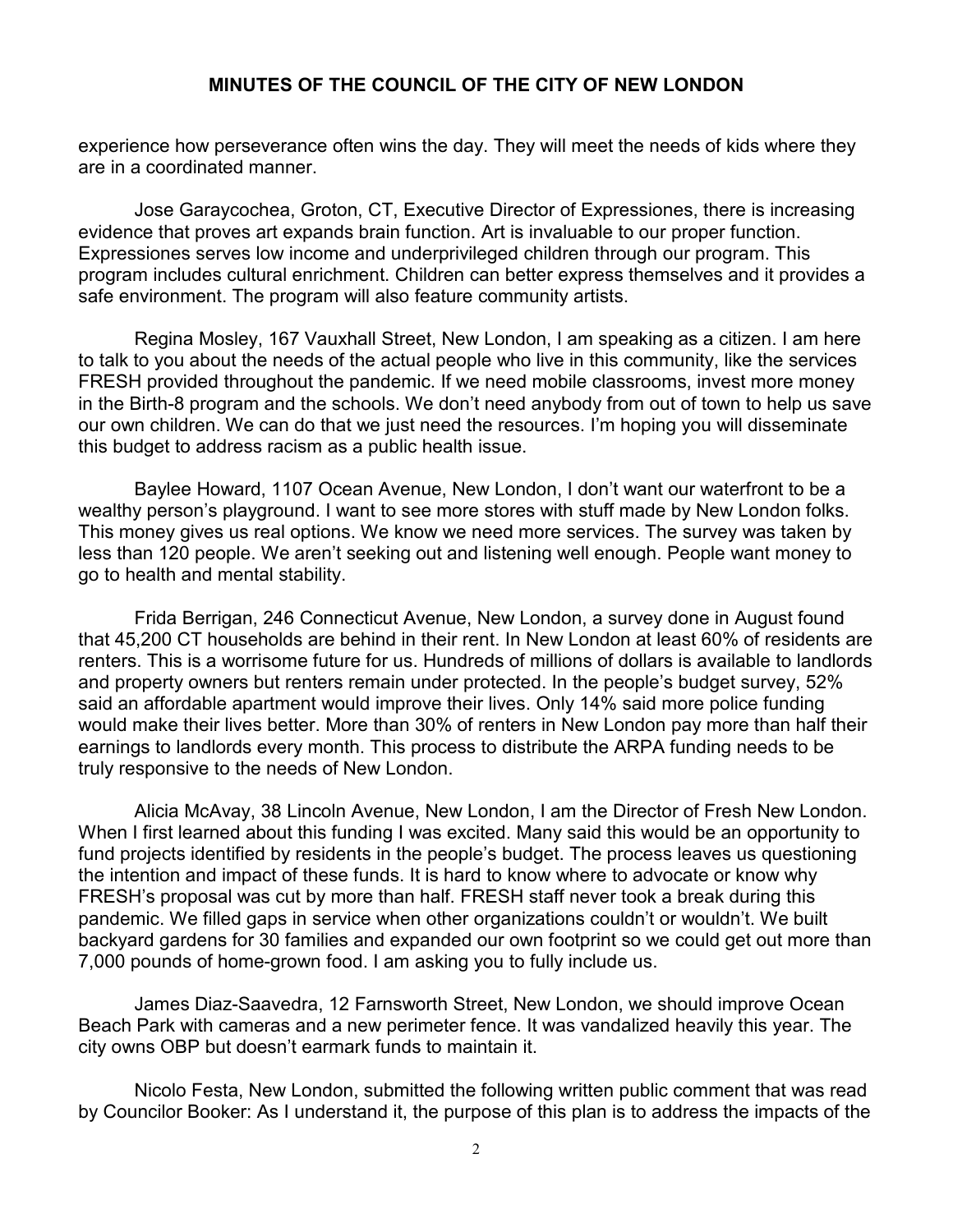coronavirus pandemic. It is my understanding that the funds are to be used to address public health, negative economic impacts, services to disproportionately affected communities, infrastructure, and administration related to those matters. Mayor Passero has publicly stated that the proposed budget represents a commitment to the city's disenfranchised communities, and he is hoping to use the money to make strides in improving decades of poverty that have existed in New London. The budget in its present form needs revision and shifting of funds if it is to be optimally successful in making good on that commitment and achieving the goal of reducing poverty. The budget, as written, strongly suggests that the creators of the budget are out of touch with the needs of the community. I don't know how they came up with the current allocations for particular projects, but in some areas, they appear to be tone deaf as to what New Londoners want as priorities. The People's Budget would be a good starting point to assess need and craft a budget more in line with community expectations. Equally important, it would be a process of budget development that is far more transparent from start to finish. I have numerous problems with the budget as presented. Why is the Police Department being given additional funds for very worthy projects without first considering how to reallocate current funding to meet those needs? Why is Ledge Light Health District given only a 1% increase in funding when the bill's first purpose is public health? Many people in New London are still woefully ill-informed about coronavirus and a massive education campaign would help reduce its spread. What could possibly be the justification for \$2 million – full funding – for middle school marine educational programs in a city as poor as ours? What kind of bang for the buck are low-income New Londoners going to get from that program? And why is FRESH New London being given less than half of its requested funds when its operations not only address the nutritional needs of poor and low-income citizens but also enhance the general health of the people who avail themselves of its services? Furthermore, FRESH youth programs teach young people urban gardening and leadership skills that have far more potential to lift a larger number of citizens out of poverty than a marine sciences program. This budget approval process needs to slow down to better reflect the priorities and needs of the citizens and the intent of ARPA. It is my hope that the city council revises it to reflect those needs, the economic welfare of the city, and the bill's intent.

Brenda De Los Santos, 117 Blackhall Street, New London, submitted the following written public comment that was read by President Burke: On behalf of the Board of Directors at Fiddleheads Food Co-op I would like to support *fully* funding FRESH New London's request for ARPA funds. FRESH has done tremendous work in supporting the community and our local food system during the coronavirus pandemic. Their commitment to food justice, community building, and building a robust local food system is backed up by their actions. Healthy communities, a resilient local food system and investment in our children will help New London overcome future challenges it may face, and these are just some of the things this local community organization does. By investing in the urban farm project at Cottage street, New London will allow FRESH to grow their capacity to do this work. Investment of ARPA funds in this project will be money well spent - these funds will go to an organization that is accountable to their community and the money will stay largely in the community through investment in underutilized city space and jobs for local people and local youth.

Elizabeth Spurr, 134 Ledyard Street, New London, submitted the following written public comment that was read by Councilor Goodwin: I currently serve on the Advisory Board for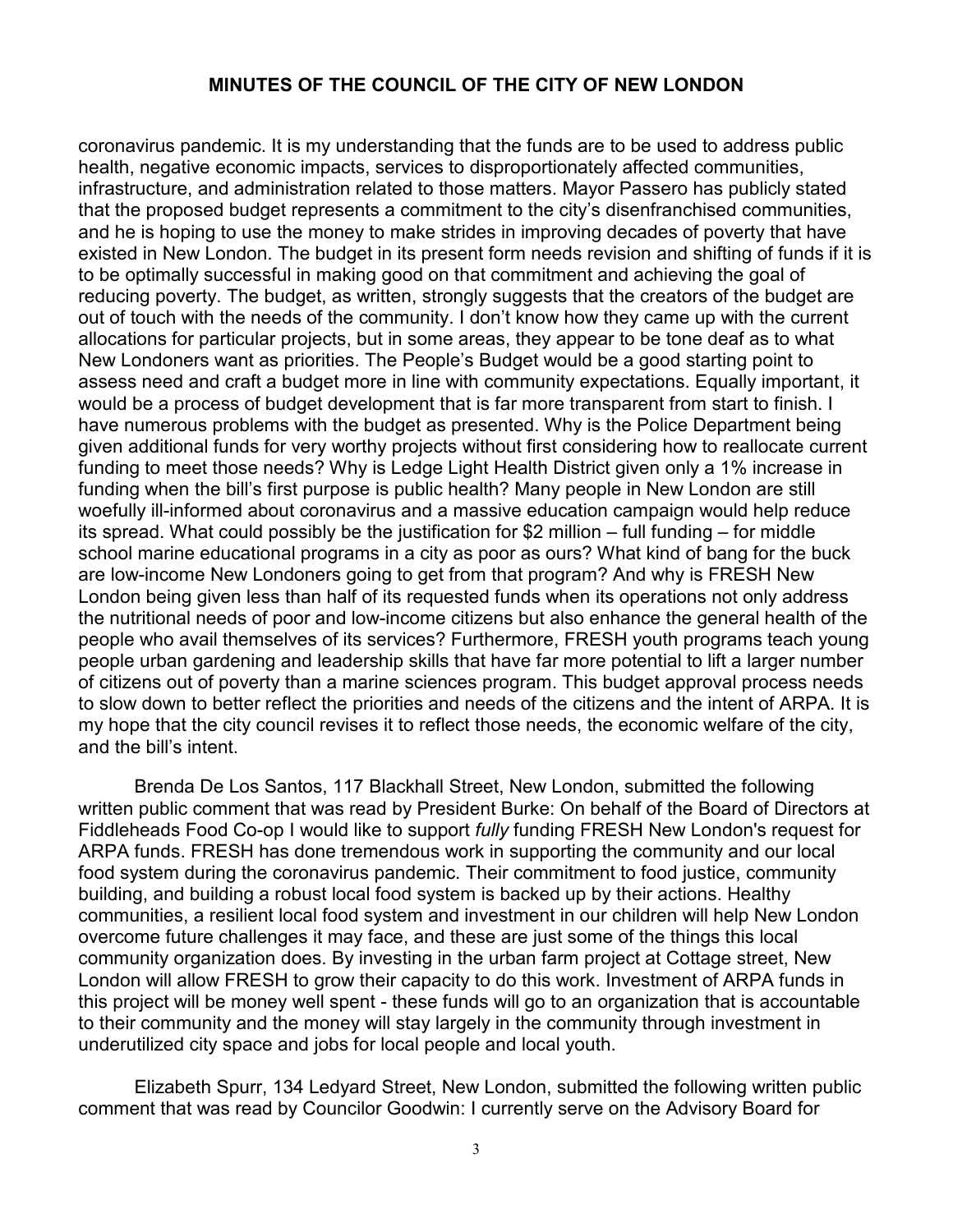FRESH New London. I'm writing to ask that our hard-working City Council members and Mayor Passero take a deeper approach to the allocation of the ARPA funds that are intended to hold up and support the needs of New London Citizens. It's clear that this is the beginning of a process, which so far seems like an attempt to offer some hope in a hurry. I viewed the 300+ page document with the information provided from all proposed recipients and the line items for funding. Unfortunately so far it's looking like we are less focused on New London's already existing funding gaps and the New London based non-profits and groups which have consistently taken on the burden of our community needs. I believe that the intention here is to support the community and so far this is not being communicated to us with clarity. There have been some surveys in the community, recently one put out by the City of New London - I'm curious about how many people (in total) took that survey. If anyone can speak to that number I'd like to know. The Peoples Budget Survey should also be considered as a guiding light for this discussion. The Peoples Budget Survey was conducted at a grass roots level and I feel very accurately represents our community's needs. New London has declared racism as a public health crisis, and this guiding principle needs to be in our hearts and minds at every step of the process. An important community initiative created by New London Citizens which has helped measure community needs is the 5 Year Urban Agriculture Plan led by FRESH New London. This plan was created by New London citizens who dedicated countless volunteer hours working on ideas to bring food security to New London. During the last two years of crisis FRESH has been working overtime to get food and educational resources into the community in the most direct way possible. At this juncture, FRESH has requested ARPA funds, backed by a clear solid proposal to build a greenhouse, staff our sites so we can grow more food, create more snack beds, build backyard gardens and support people to grow their own food through outreach and education. Please fully fund FRESH's proposal and sustain the support that FRESH continues to bring to New London. I'm glad to see that there is so far, full support for the SE CT CLT, Step Up New London and some other groups who do so much important work that is needed here. There are winners and losers and that seems haphazard. There are so many groups doing fine work with intense need, and I'm asking that we take a closer look so that we can feel good about these very tough choices. I'm asking that our choices be based on organizational merit and actual tangible benefits rendered.

Karen Paul, 281 State Street, New London, I am here speaking on behalf of the Senior Affairs Commission. We are requesting that at least 10% of the funds the city is receiving be set aside for senior citizens programs. We ask you to remember that at least 20% of the population and 1/3 of registered voters and a good majority of our volunteers to boards and agencies are senior citizens. We feel as though most seniors are pushed to bottom of the list when it comes to our needs and respect from the city.

Mirna Martinez, 19 Prospect Street, New London, when the survey came out I believe only 100 people filled it out. That is dismal. I was not aware of it as chair of the education committee for the long-term recovery committee until I reached out to our finance director and it came out in conversation. That is poor planning if we are looking to illicit feedback. I am asking for more transparency. I recommend we properly fund the Latinx community and those that have been historically marginalized.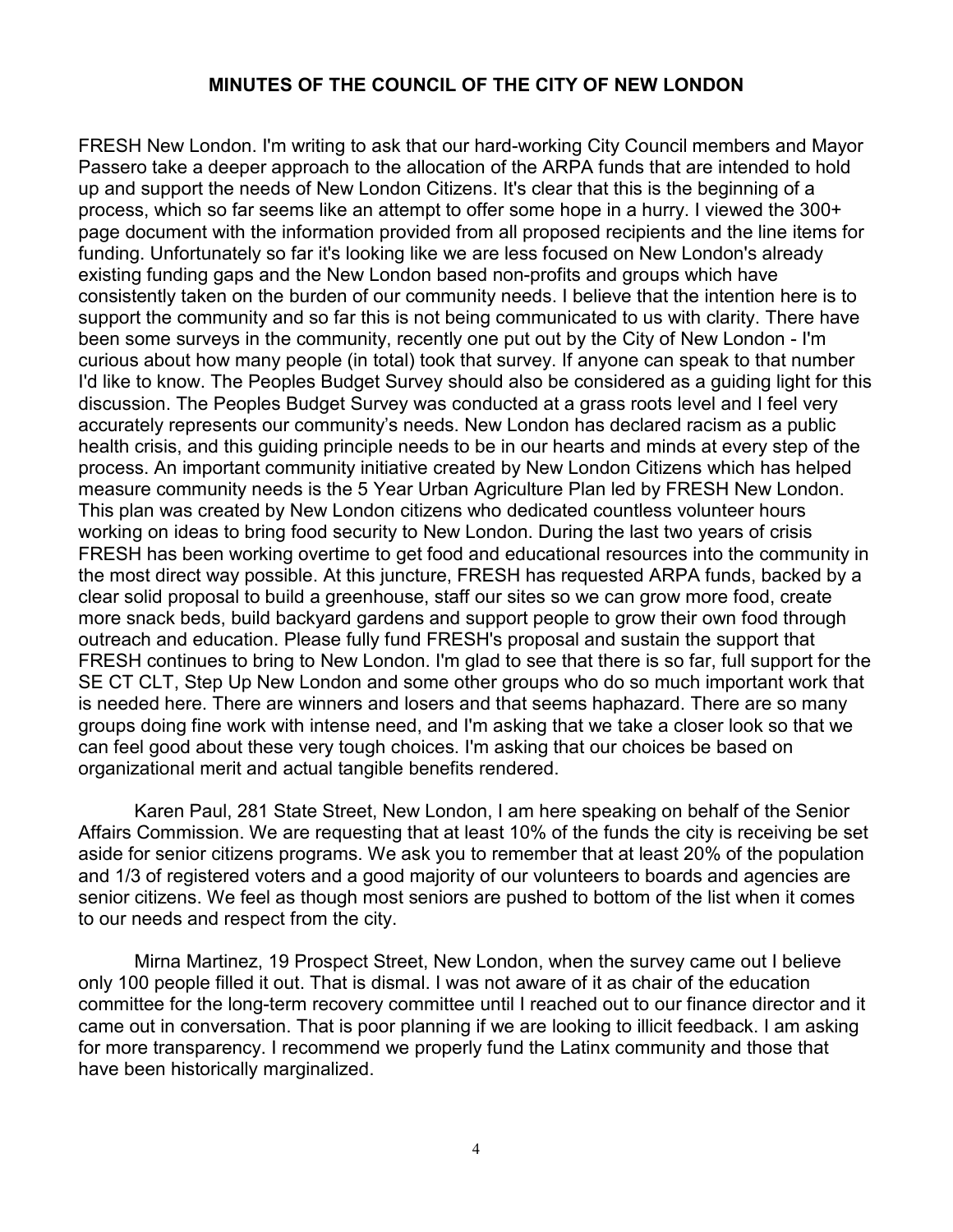Claudio Melendez-Cooper, I am Co-Director of the Hispanic Alliance of SE CT. For over 20 years our aim has been to foster the Latino community that contributes to the vibrancy of our collective community. The Latino community has been historically disadvantaged. We are doing our best to level the playing field but we can't do our work without financial backing. Help us help our community.

Maegan Parrott, 44 Summer Street, New London, I am the Director of Step Up New London and a member of the people's budget coalition. Please slow down the process in determining how the ARPA funds will be spent. The current timeline is too fast. The people's budget survey was completed by about 1,000 people. Respondents said teen and youth programs, affordable apartments, and job training programs, among others, would improve their lives. Please look at ways of addressing systemic issues.

Aaron Ide, 44 Pacific Street, New London, submitted the following written public comment that was read by Councilor Satti: Thank you to the council for allowing me to comment on such a unique and wonderful opportunity that has been given to this city. This is truly a windfall for our community in a time we definitely could use it. My concern is that we need to treat it as such, we should be looking to spend it in a way that gets us the most bang-for-our-buck. All of this money should be 'invested;' not 'spent.' However, a number of these proposals are new social services that will be carried by the New London taxpayers come 2025. If the total amount is amortized to ~\$8.7M/year, that equates to nearly a 10% increase to the FY22 city budget, and therefore a potential 10% increase to our future taxes. If we expect to stand up new social services, we should at least be open and honest with our intention to grow our government and its dependence on the taxpayer. I would challenge the council to make the responsible decision that none of these funds be spent on recurring programs. The new capital needs to be invested only in projects the city would otherwise be unable to afford, and which provide a measurable return on investment. This grant money needs to be treated like the capital it is, not a 'free sample' that locks us into a costly long-term contract.

Tasha Hosendove, 239 Williams Street, New London, submitted the following written public comment that was read by Councilor Booker: I am a single mother of one seventh grader who attends BDJMS. I transitioned to New London from Hartford about 5 years ago. I am proud to call New London my home now. When I moved here 5 years ago, I did need to stay at the Homeless Hospitality Shelter for 3 months, where FRESH was involved, listening to the homeless community providing snack beds throughout New London. I stay involved in anything in my community where my pre-teen son is growing, and FRESH was and continues to be accessible to every community organization I was a part of. At one point, I was involved with quite a few opportunities in New London. COVID-19 jeopardized my chances with all of them except FRESH. People in my neighborhood were hungry. People in my building were hungry. I know I received stimulus checks, and I know people who did not. These situations caused stress in many households, especially with the world on hold, including our incomes. We did not have to worry about nutrition because of the collaborative effort of FRESH, Step Up New London and Ledge Light. I was like many, frightened to even go outside. These events did NOT stop FRESH from reaching out to our community and responding generously AND delivering the food to hundreds of stomachs weekly. This is the type of establishment that authorities need to maintain and thank and keep fully funded. Food, water and shelter are necessities and FRESH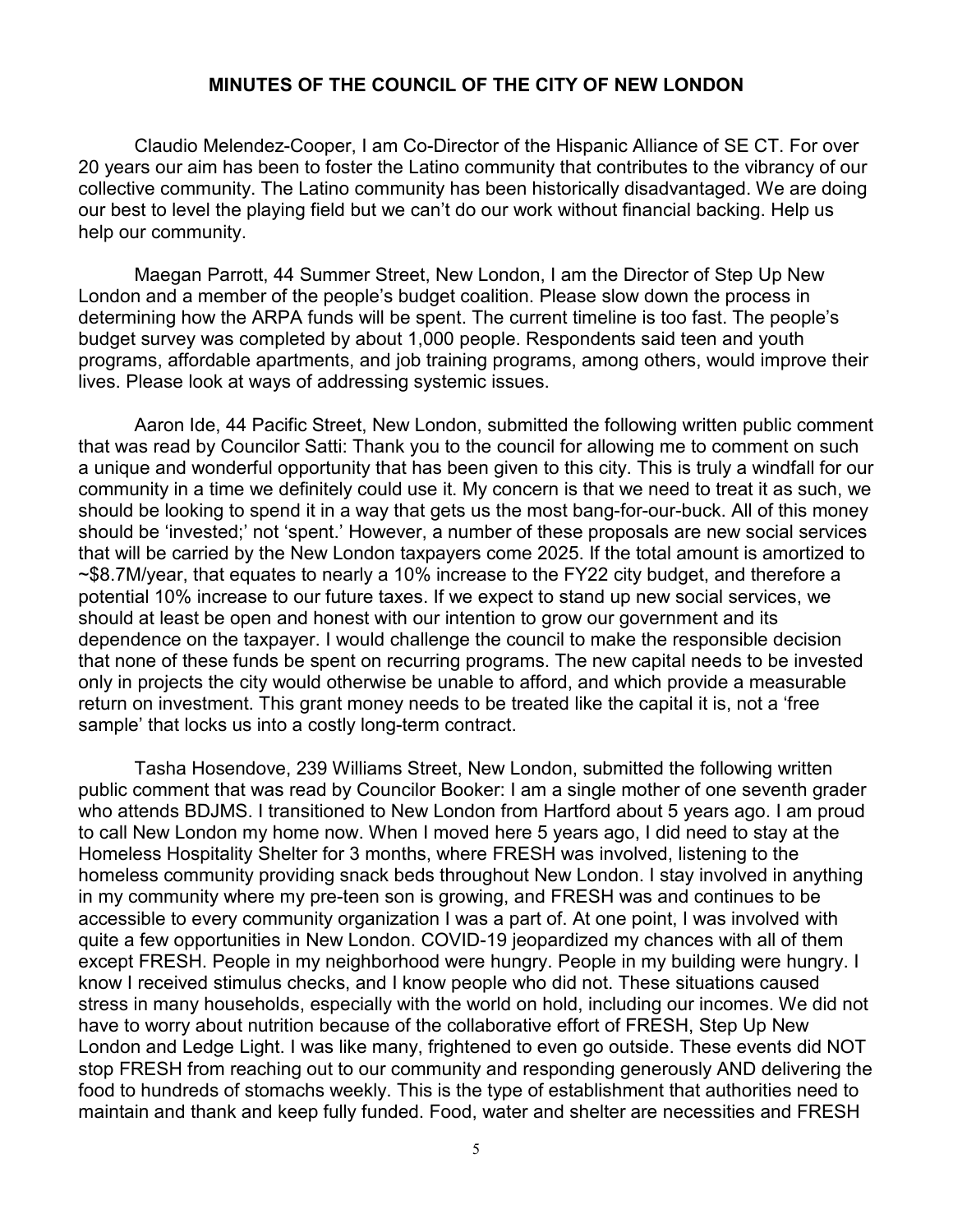maintains providing 2 out of those 3. Now what is the question? Of course, as a tax payer whose self and child benefitted I do expect that FRESH would get fully funded. I am certain every single one of us knows someone in New London who benefitted from FRESH during COVID and beyond. We are talking about monies specifically allocated to NEW LONDON for COVID. It just makes sense to fully fund the hands that feeds us, especially when we have the means to do so. I pray that as a community, our voices matter, and that FRESH will receive what they asked for in which they will respond by it giving it back to New London. Now that's a solid win for us all. Thank you for your time.

Kat Goulart, 54 Dow Street, New London, I agree we need to slow down this process. I didn't hear anybody come and ask for more money for the recreation department. There is only one request in there. This is \$26 million. Why there is not more money going to the rec department I don't know. We need more programs there. This proposed budget is shameful. This is Covid money and there is no money allocated for testing, vaccination, or contact tracing. There is no money going towards eviction prevention. There is no money going towards management, early learning, yet we've got over \$1 million going to the sailing program. We need to look at supplementation. When this money is gone these non-profits will need support.

Maya Sheppard, 72 Vauxhall Street, New London, submitted the following written public comment which she read herself: The American Recovery Plan Act funding is an opportunity for our community to substantially remedy the drastic effects of system failures escalated in and predating COVID -19. The People's Budget Coalition spent the better part of November 2020 to June fighting hard for equitable funding in our communities and because of this we caught a glimpse of what it could look like for our community to start to be in real engagement when it comes to the monetary resources flowing through our community. Mayor Passero in the last hours before the final 2021 Budget vote you told myself and Alicia McAvay from Fresh NL the federal funds will be your chance to get the money that you want and for us to show up then. A glimpse of hope. So here we are. And in the past few weeks I've heard familiar reports from our community organizations that our city's administration has been unresponsive, unclear and unorganized in the process of how this money will roll out. This is unacceptable. For once again we are in a moment that could actually transform how our community could live, and we cannot afford to fumble it. Not by adding more funding to a police department that already received an increase just a few months ago, not by faulty communication with our city about this process. With the final reading just a few weeks out, there is so much confusion - we need more time to involve more community member participation! Push this by a few weeks to allow for this to happen in a more transparent way. I want to remind you all that: the Peoples Budget survey reached over 1000 people in just a few weeks which is 900 more than the city's survey completed by about 150 people - and the results are already - we did the work for you. A few quick results: 85% of New London residents considered the schools "Extremely Important." Step Up New London has been advocating for an inclusive, anti-racist and equitable education and housing experience for years hear them. 67% of residents responded that the Recreation Department is "Extremely Important." Leaders of our community have spent their time building the blue print for a recreation center. Hear them - be responsible and be accountable for the labor of your community's people. 55% of New London residents responded that the Senior Center/Human Services is "Extremely Important." 50% of New London residents considered the Public Works department "Extremely Important." Prioritize the proposals of the Community Land